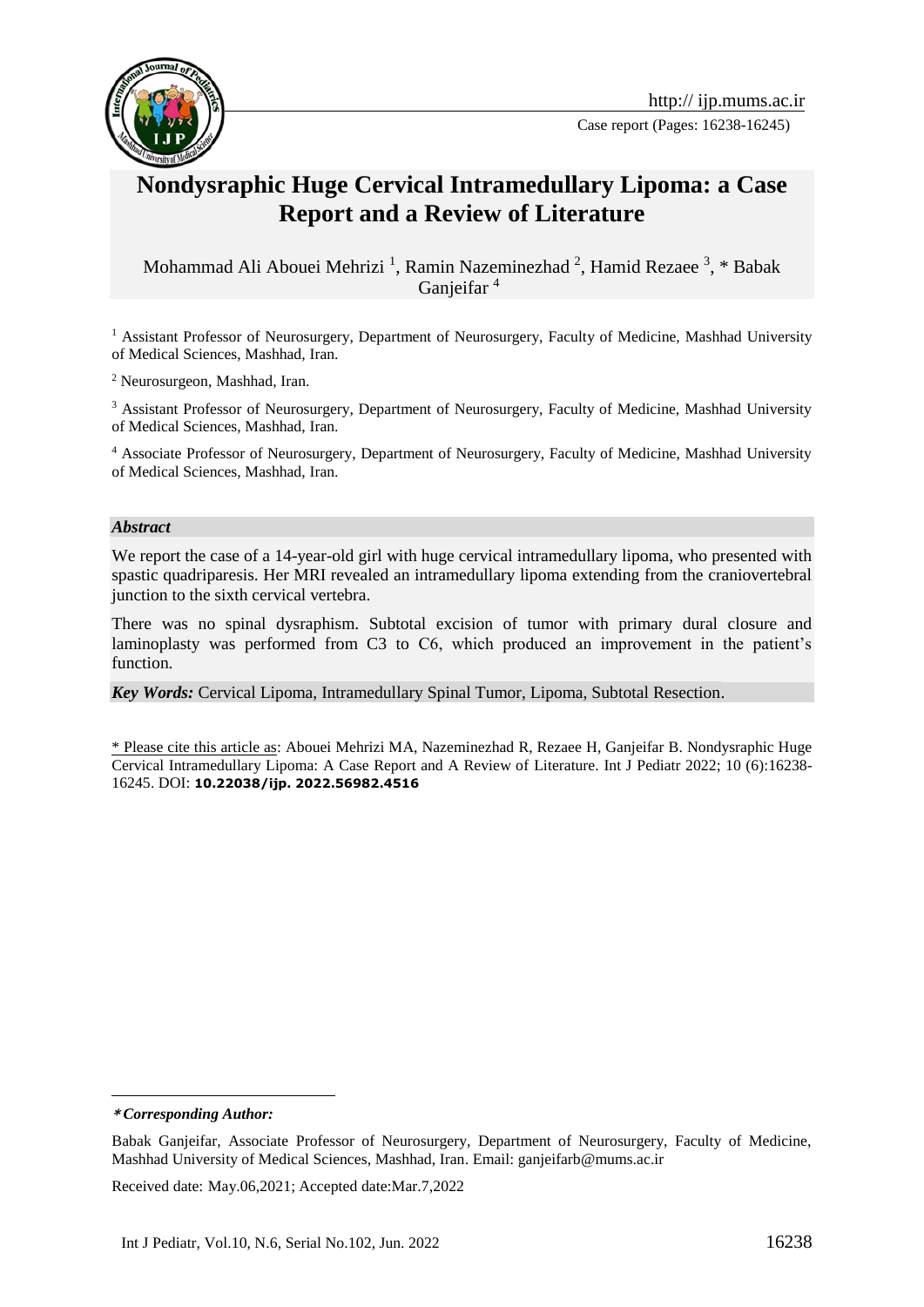### **1- INTRODUCTION**

Spinal cord lipomas are rare lesions, accounting for less than 1% of all spinal cord tumors (1). Most isolated spinal cord lipomas are intradural extramedullary and true intramedullary lipomas are very rare (2, 3). Lipoma of spinal cord commonly occurs in association with spinal dysraphism (4). Nondysraphic spinal cord lipomas are very rare and usually present in the second or third decade of life (5). In this report we will describe a case of huge nondysraphic cervical intramedullary lipoma.

#### **2- CASE REPORT**

A 14-year-old girl presented with quadriparesis and numbness in the extremities for 12 months. The patient had no neck pain. She suffered from spastic quadriparesis. There were no bowel or bladder complaints. Neurologic examination revealed mild muscle weakness (4/5).

Plantar reflex was extended bilaterally. No clonus was detected. Muscular Atrophies of the upper and lower limbs with hyperreflexia were present. She had no evidence of spinal dysraphism.

Magnetic Resonance Imaging (MRI) showed a posteriorly placed cervical intramedullary mass lesion, extending from the craniovertebral junction (CVJ) continuously into the C6 level. The lesion was hyperintense on T1-weighted and T2 weighted sequences with cord compression (**Fig. 1A, B**).



**Fig. 1:** A, B: Sagittal T1and T2 Weighted MRI showing intramedullary hyperintense lesion

Because the patient was quadriparetic, surgical decompression was performed. She was placed in a prone position and a posterior cervical midline incision was made from craniovertebral junction (CVJ) to C7. Laminectomy with a high speed drill was done from C1 to C6. After a midline durotomy, the lesion was exposed. Grossly, the tumor was yellow, ellipsoid and firm (**Fig. 2**). With microscopic evaluation, no clear plane of cleavage between the spinal cord and the lesion was

seen; therefore, subtotal resection of tumor was performed. Then primary closure of the dura was done with fascial graft. Laminoplasty was performed from C3 to C6 with titanium plate and bone graft.

The patient woke up without any new neurologic deficits. Postoperatively, her numbness was relieved and she regained normal force in all limbs at the follow-up period. Lipomatous tissue was revealed in histopathologic review (**Fig 3A, B**).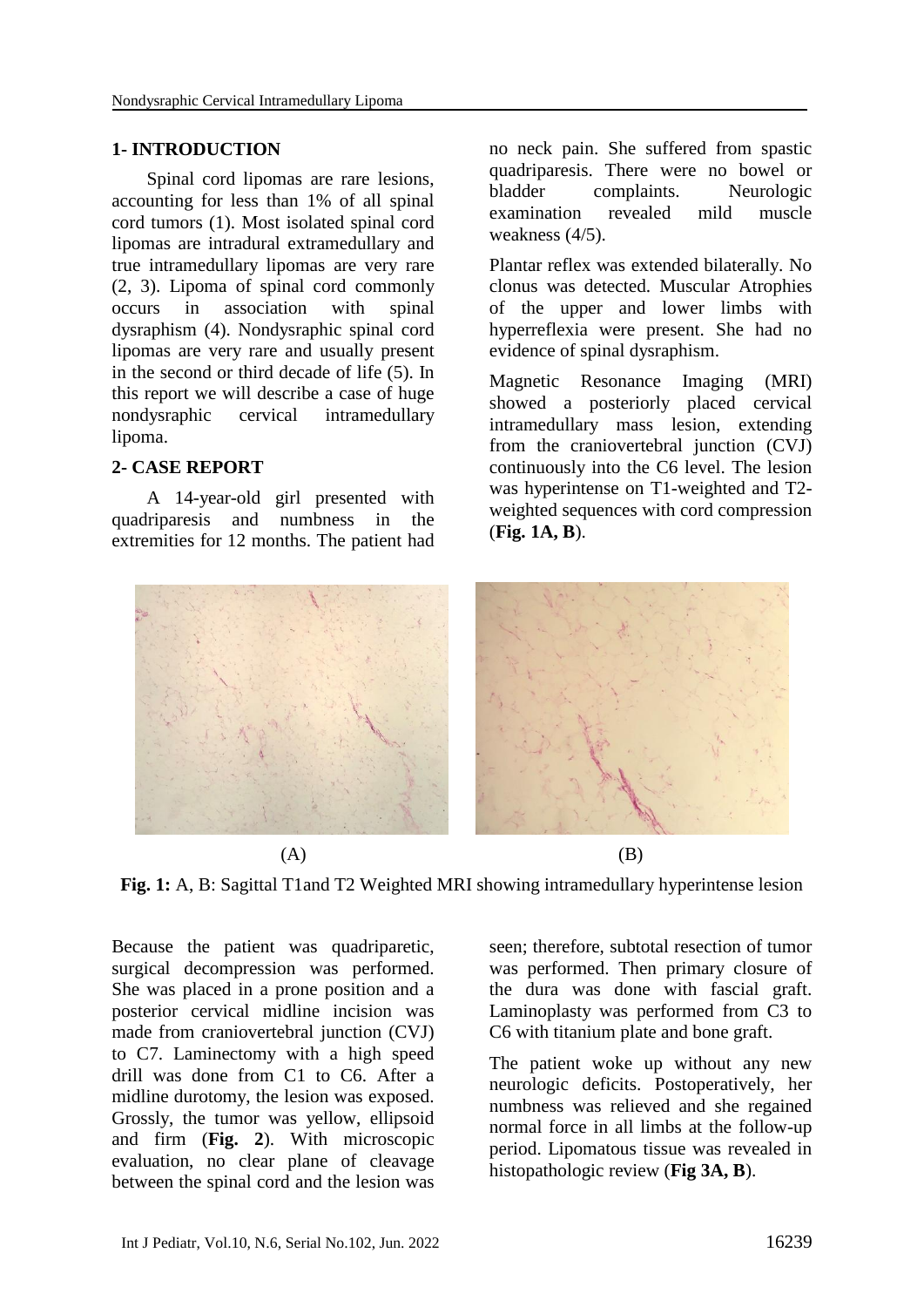

**Fig. 2:** Intraoperative view showed a yellowish tumor which completely filled the canal



**Fig. 3:** A, B: Hematoxylin-eosin staining ×40(A) and ×100 (B) showing mature adipocyte proliferation

At the time of writing this article, the patient was symptom-free for about two years; the only complaints were about occasional spasms in legs. In a clinical examination, mild muscle atrophy in hands was presented. And Cervical X-ray demonstrated normal cervical lordosis in the follow-up period.

#### **3- DISCUSSION**

As previously mentioned, spinal cord lipomas are rare lesions, accounting for less than 1% of all spinal cord tumors (1).

A review of literature demonstrated cases with cervical involvement before our case (**Table 1**).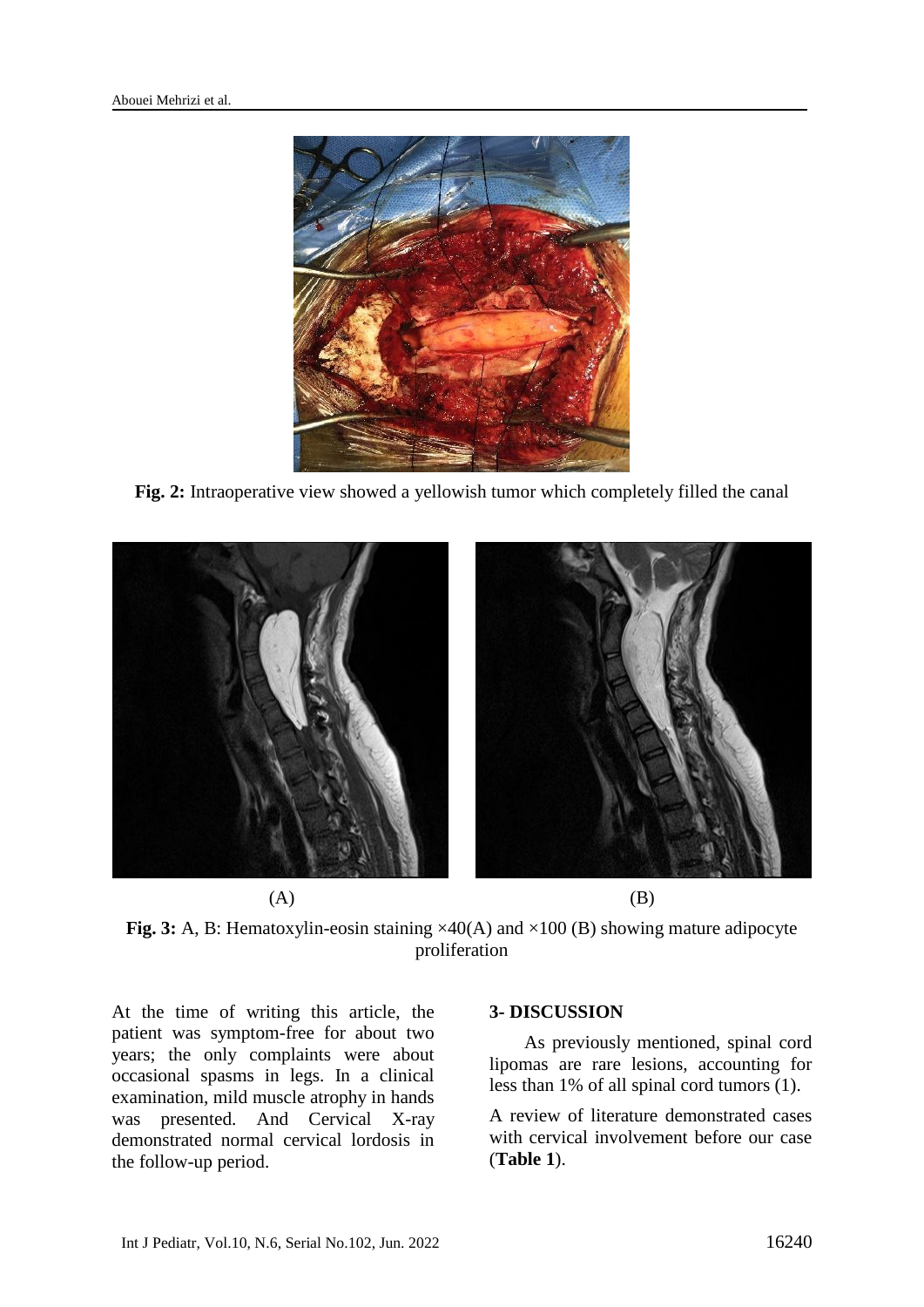| Author, year                | Age-sex     | <b>Symptoms</b>                                               | Level of Lesion              | Outcome                   |
|-----------------------------|-------------|---------------------------------------------------------------|------------------------------|---------------------------|
| Rapaport, 1982 (6)          | 4m,M        | Quadriparesis and                                             | Post fossa-<br>cervical cord | Died                      |
|                             |             | hypotonia                                                     |                              |                           |
|                             |             | Quadriparesis and                                             | Post fossa-                  | Functional                |
|                             | $10m$ , $F$ | hypotonia                                                     | cervical cord                | improvement               |
| White , 1983 (7)            | 11y.F       | Quadriparesis                                                 | Post fossa-T2                | No change                 |
| Wood , 1985 (8)             | 5m,M        | Spastic paraparesis,<br>Hypotonic both arms                   | Post fossa-T2                | No change                 |
|                             | $15y$ , $F$ | Back and leg pain                                             | $C3-T6$                      | Functional<br>improvement |
| Mori ,1986 (9)              | 7y, M       | Flaccid quadriparesis                                         | Posterior Fossa-<br>C7       | No change                 |
| McGillicuddy, 1987<br>(10)  | 24y.M       | Right hemiparesis                                             | $FM-C3$                      | Functional<br>improvement |
| Fan, 1989                   | 18y, M      | Quadriparesis                                                 | $FM-C5$                      | Functional<br>improvement |
| Ammornmarn, 1992<br>(11)    | 18m.M       | Apnea                                                         | Post fossa-<br>cervical cord | No change                 |
| Donati , 1992 (12)          | 2y10m       | Right hemiparesis                                             | Post fossa-<br>cervical cord | No change                 |
| Crols , 1993 (13)           | 17y, M      | Spastic quadriparesis,<br><b>Bilateral</b> pes<br>equinovarus | CVJ-C4                       | Functional<br>improvement |
| Naim-Ur-Rahman<br>,1994(14) | 9m,F        | Floppy infant syndrome,<br>spastic quadriparesis              | $CVJ-T5$                     | No change                 |
| Wilson, 1996 (15)           | 2.5m,M      | Mild increase in tone of<br>the left upper extremity          | Post fossa-<br>cervical cord | Functional<br>improvement |
| Chaskis , 1997 (16)         | 3m,F        | Progressive<br>quadriparesis                                  | 4th Ventricle-C7             | No change                 |
| Kogler, 1998 (17)           | 2y.M        | Hydrocephalus                                                 | Post fossa-C1-T4             | Functional<br>improvement |
| Kai ,2003 (18)              | 8m,F        | Limb paresis and<br>dysphagia                                 | CVJ-C7                       | Functional<br>improvement |
| Kim, 2003 (19)              | 6m, F       | Left hemiparesis                                              | foramen<br>$magnum-T1$       | Functional<br>improvement |
|                             | 12y.M       | Left hemiparesis                                              | C6-T11 & L1-2                | No change                 |
| Le Feuvre. 2004<br>(20)     | 18y.F       | Quadriparesis, bladder<br>problems                            | Medulla-C6                   | Functional<br>improvement |
| Bhatoe, 2005 (21)           | 6y, M       | Quadriparesis                                                 | foramen<br>magnum-C4         | No change                 |
|                             | 43y.M       | Quadriparesis                                                 | $C4-C6$                      | Functional<br>improvement |
|                             | 37y, M      | Quadriparesis                                                 | $C6-T3$                      | No change                 |
|                             | 40y,M       | Quadriparesis                                                 | $C6-T2$                      | No change                 |
|                             | 24y.M       | Quadriparesis                                                 | $C7-T4$                      | Functional<br>improvement |

**Table-1:** Literature review of Cervical Intramedullary Lipoma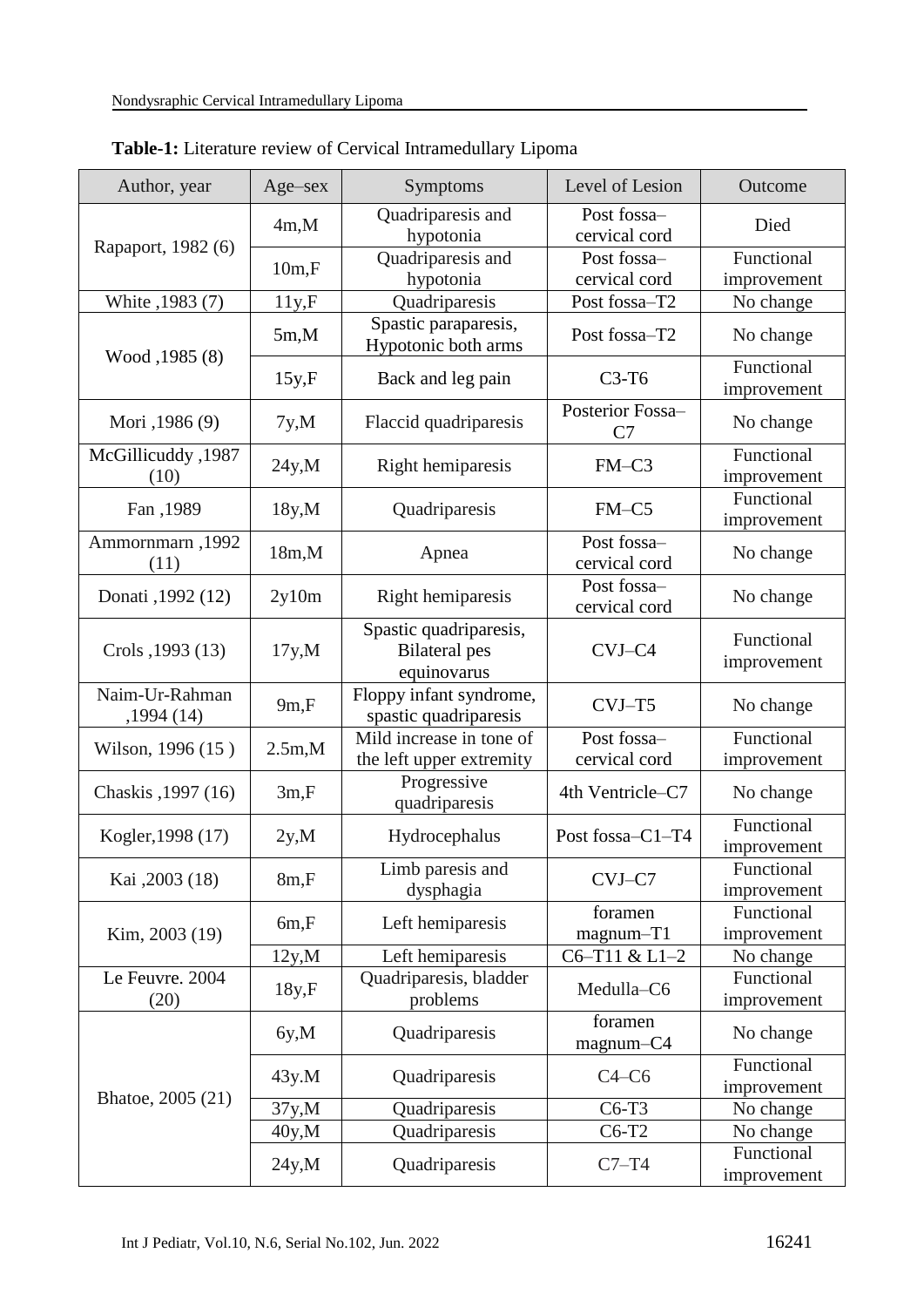| Author, year                 | Age-sex | Symptoms                                                  | Level of Lesion                               | Outcome                   |
|------------------------------|---------|-----------------------------------------------------------|-----------------------------------------------|---------------------------|
|                              | 31y.M   | Quadriparesis                                             | $C6-T1$                                       | No change                 |
|                              | 23y.F   | Quadriparesis                                             | $C6-T6$                                       | Functional<br>improvement |
|                              | 30y.M   | Quadriparesis                                             | $FM-C2$                                       | No change                 |
|                              | 30y.F   | Quadriparesis                                             | $C7-T4$                                       | No change                 |
|                              | 27y,M   | Quadriparesis                                             | $C6-T4$                                       | No change                 |
| Naim-Ur-Rahman<br>,2006(22)  | 3y.F    | Quadriparesis,<br>opisthotonus,<br>respiratory difficulty | CVJ-T3                                        | Functional<br>improvement |
| Muthusubramanian<br>,2008(4) | 16y, F  | Quadriparesis, neck pain                                  | foramen<br>magnum- $C6 &$<br>conus medullaris | Functional<br>improvement |
| Chagla , 2008 (3)            | 17y, M  | Spastic quadriparesis                                     | CVJ-C6                                        | Functional<br>improvement |
| Mengual , 2009(23)           | 16m.M   | Hemiparesis, gait<br>difficulty, and<br>headaches         | Post fossa-T2                                 | No change                 |
| Sanli, 2010 (24)             | 12y.F   | Progressive<br>quadriparesis, gait<br>disturbance         | Post fossa-T2                                 | No change                 |
| Fleming, 2010 (25)           | 2m.M    | Hemiparesis                                               | $C2-T8$                                       | Functional<br>improvement |
|                              | 13m,F   | Cervical subcutaneous<br>mass                             | CVJ-C7                                        | No change                 |
|                              | 2y9m,F  | Quadriparesis                                             | $C7-T7$                                       | Functional<br>improvement |
|                              | 3y.F    | Hemiparesis                                               | $C5-T8$                                       | Functional<br>improvement |
| Ahmed, 2015 (5)              | 31y.F   | Numbness of hands                                         | $C6-7$                                        | No change                 |
| Meher, 2017(26)              | 30,M    | Quadriparesis                                             | CVJ-C4                                        | Functional<br>improvement |
| Severino, 2017(27)           | 39,M    | Quadriparesis                                             | $C5-T2$                                       | Functional<br>improvement |
| Present 2021                 | 14y,F   | Quadriparesis and<br>numbness                             | CVJ-C6                                        | Functional<br>improvement |

As a result of the increased fat deposition in metabolically normal fat cells, these lesions generally enlarge over time and cause various symptoms (28). Fifty-five percent of intradural lipomas become symptomatic in the second and third decades (29). It is uncertain that these lesions are true neoplasms or hamartomas. There are reports from surgically resected nondysraphic lipoma, recurred due to hyperplasia, which support its being a true neoplasm. Dysraphic lipomas are believed to be hamartomas (22).

Spinal cord lipomas are more common in the pediatric population, possibly due to their embryonal origin (5). Patients with intramedullary spinal cord lipoma have a prolonged clinical course that is punctuated by a decline in neurological functions shortly before presentation. (30)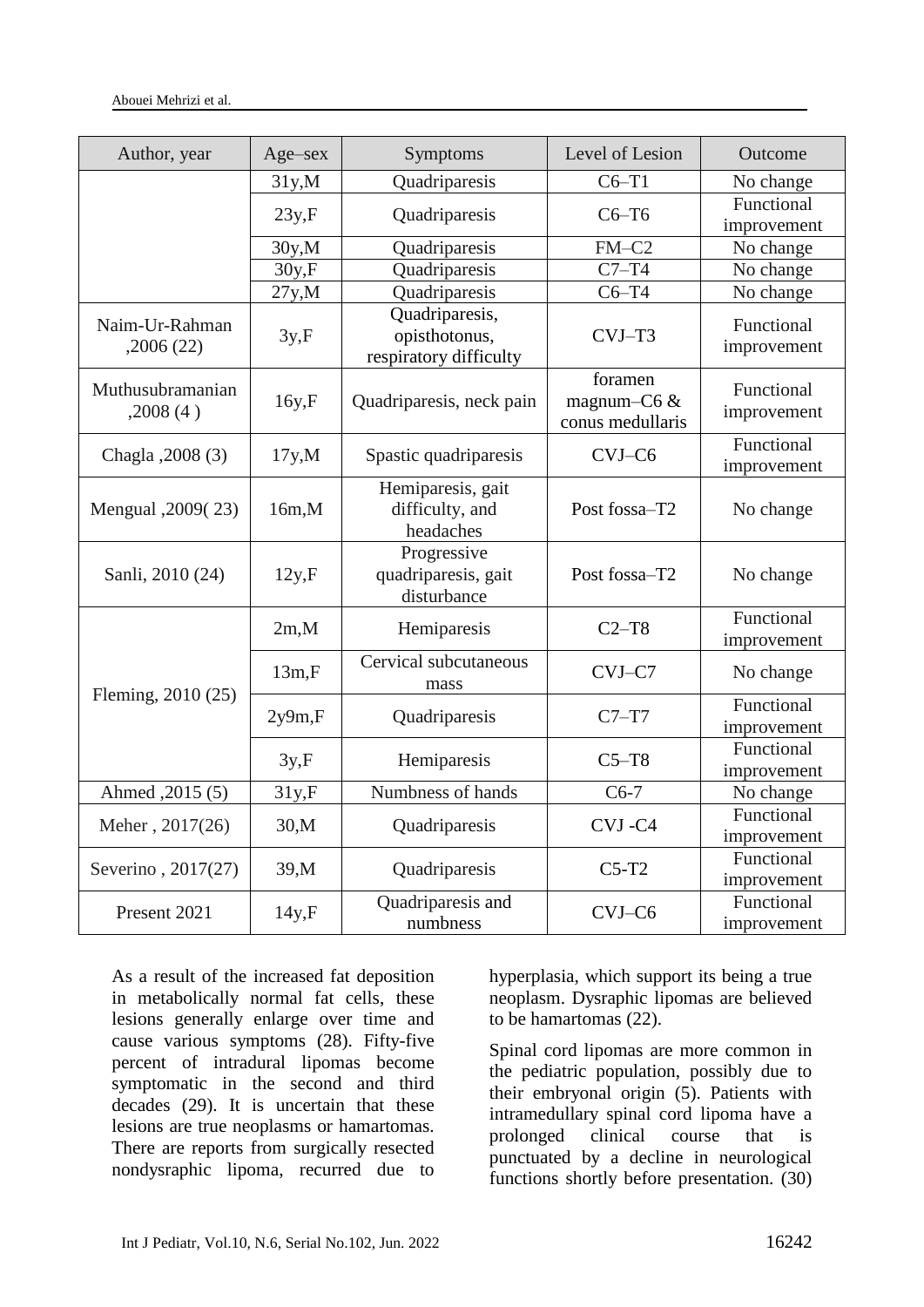Depending on the location and involvement of neural structures, presented symptoms are various; they include spinal pain, dysaesthetic sensory changes, gait difficulties, weakness, incontinence, growth retardation, dysphagia, and respiratory difficulty (5, 31).

Histologically, intramedullary lipomas consist of mature adipocytes that lie in fibrous connective tissue (31). Striated muscle, bone, epithelial derivatives, and neural tissue may also be found within these lesions (5). Intramedullary lipomas have the potential to change in size as the body fat content changes (32).

MRI is the best imaging modality, because of the significant delineation of the lesion and the surrounding neural structures, soft tissue, and subcutaneous planes. Complete screening of neuraxis is mandatory in all cases of spinal dysraphism and in intramedullary lipomatous lesions, whenever suspected. Fat is hyperintense on T1W with no increased contrast uptake and relatively hyperintense on T2W. Although other pathologies can have similar characteristics on MRI, a fat suppression sequence can confirm the presence of adipose tissue and help to distinguish a lipoma from blood or calcifications (4, 33, 34).

There are several theories on the pathogenesis of spinal cord lipomas. Most theories believe that the development of dysraphic spinal cord lipomas is predominantly due to an adipocyte migration problem during the embryonic development (19). The pathogenesis of nondysraphic spinal cord lipomas is still remained unclear.

Treatment of intramedullary lipoma is controversial. Selection of the treatment option is based on the clinical scenario. If the lipoma is found incidentally, observation may be sufficient (5). Treatment of symptomatic patients involves decompression and resection

(30). Surgical debulking of lipomas prior to permanent spinal cord injury may prevent irreversible neurological deficits (3). The goal of surgery is to prevent progression of neurological deficits and stabilize the patient's clinical course (30).

Gross total resection may prove to be technically challenging because most of these lesions are adherent to the normal tissue of the cord and do not have a true plane for dissection (25). Trying to separate the tumor from adjacent spinal cord will compromise the vascularity of the cord. Conservative intratumoral internal decompression can provide longterm symptom control and aggressive attempts in tumor excision must be avoided (3, 26).

## **4- CONCLUSION**

In this article we report a rare case of huge nondysraphic cervical spinal cord lipoma. Surgical debulking of lipomas must be performed prior to permanent neurological deficit. Adequate decompression with subtotal resection is an effective surgery with favorable outcome.

## **5- REFERENCES**

1. Caram PC, Scarcella G, Carton CA. Intradural lipomas of the spinal cord: with particular emphasis on the "intramedullary" lipomas. Journal of neurosurgery. 1957 1; 14(1):28-42.

2. Pathi R, Kiley M, Sage M. Isolated spinal cord lipoma. Journal of clinical neuroscience. 2003 Nov 1; 10(6):692-4.

3. Chagla AS, Balasubramaniam S, Goel A6H (2008) A massive cervicomedullary intramedullary spinal cord lipoma. J Clin Neurosci 15:817–820.

4. Muthusubramanian V, Pande A, Vasudevan MC, Ramamurthi R. Concomitant cervical and lumbar intradural intramedullary lipoma. Surgical neurology. 2008 Mar 1; 69(3):314-7.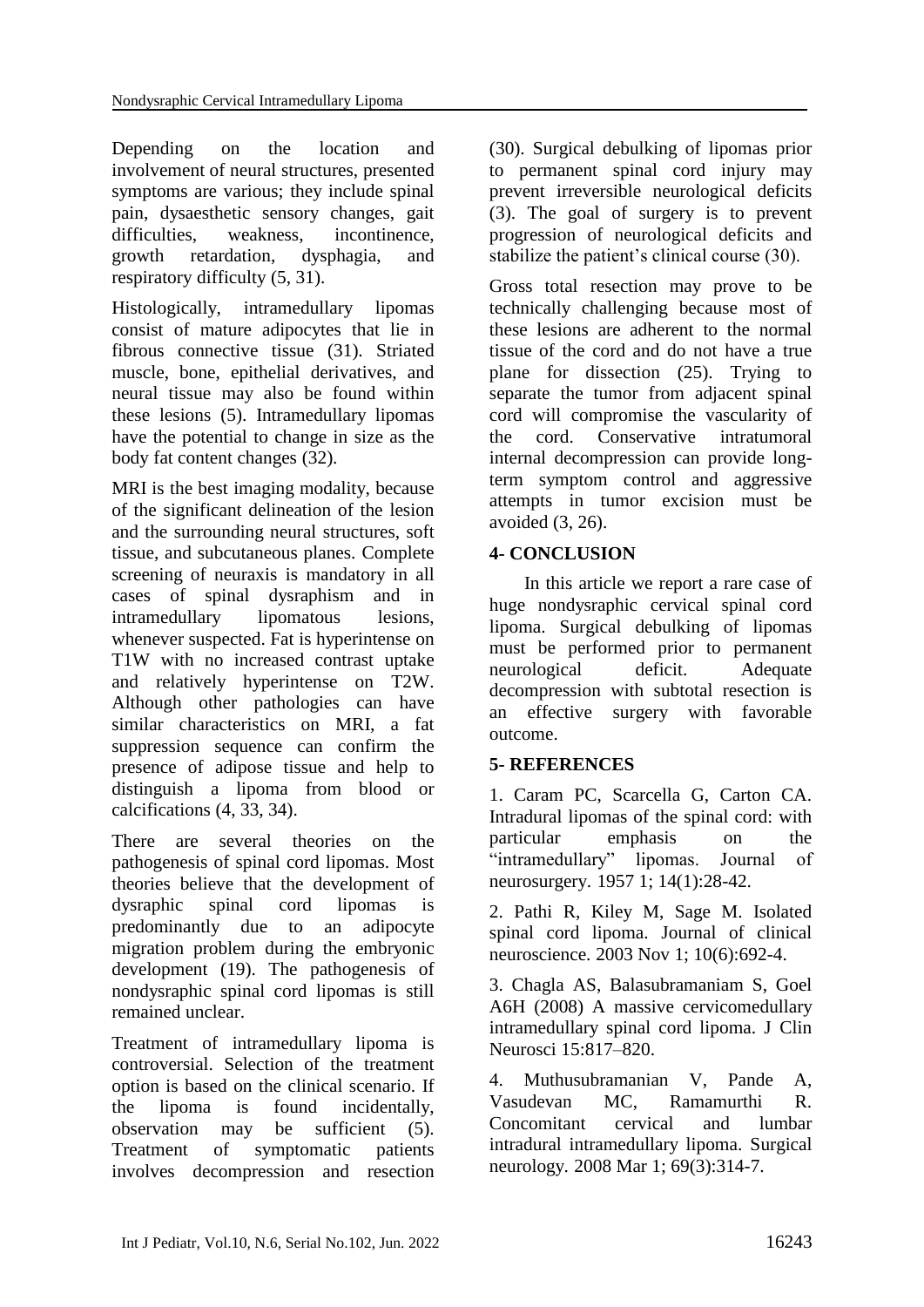5. Ahmed O, Zhang S, Thakur JD, Nanda A. Nondysraphic intramedullary cervical cord lipoma with exophytic component: Case report. Journal of neurological surgery reports. 2015 Jul; 76(1):e87.

6. Rappaport H, Tadmor R, Brand N. Spinal intradural lipoma with intracranial extension. Pediatric Neurosurgery. 1982; 9(6):411-8.

7. White WR, Fraser RA. Cervical spinal cord lipoma with extension into the posterior fossa. Neurosurgery. 1983 Apr 1; 12(4):460-2.

8. Wood BP, Harwood-Nash DC, Berger P, Goske M. Intradural spinal lipoma of the cervical cord. American journal of roentgenology. 1985 Jul 1; 145(1):174-6.

9. Mori K, Kamimura Y, Uchida Y, Kurisaka M, Eguchi S. Large intramedullary lipoma of the cervical cord and posterior fossa: Case report. Journal of neurosurgery. 1986 Jun 1; 64(6):974-6.

10. McGillicuddy GT, Shucart W, Kwan ES. Intradural spinal lipomas. Neurosurgery. 1987 Sep 1; 21(3):343-6.

11. Amornmarn R, Faillace WJ, Clayman DM, Lu L, Prempree T. Lipoma of cervical spinal cord and posterior fossa. Case report. The Journal of the Florida Medical Association. 1992 Jan 1; 79(1):27-30.

12. Donati F, Vassella F, Kaiser G, Blumberg A. Intracranial lipomas. Neuropediatrics. 1992 Feb; 23(01):32-8.

13. Crols R, Appel B, Klaes R. Extensive cervical intradural and intramedullary lipoma and spina bifida occulta of C1: a case report. Clinical neurology and neurosurgery. 1993 Mar 1; 95(1):39-43.

14. Ur-Rahman N, Salih MA, Jamjoom AH, Jamjoom ZA. Congenital intramedullary lipoma of the dorsocervical spinal cord with intracranial extension: case report. Neurosurgery. 1994 Jun 1; 34(6):1081-3.

15. Wilson JT, Shapiro RH, Wald SL. Multiple intradural spinal lipoma with intracranial extension. Pediatric neurosurgery. 1996; 24(1):5-7.

16. Chaskis C, Michotte A, Geffray F, Vangeneugden J, Desprechins B, D'haens J. Cervical intramedullary lipoma with intracranial extension in an infant: Case illustration. Journal of neurosurgery. 1997 Sep 1; 87(3):472-.

17. Kogler A, Orsolic K, Kogler V. Intramedullary lipoma of torso cervicothoracic spinal cord with intracranial extension and hydrocephalus. Pediatric neurosurgery. 1998; 28(5):257- 60.

18. Kai Y, Amano T, Inamura T, Matsushima T, Takamatsu M, Kai E, Fukui M. An infant with an intradural lipoma of the cervical spine extending into the posterior fossa. Journal of clinical neuroscience. 2003 Jan 1; 10(1):127-30.

19. Kim CH, Wang KC, Kim SK, Chung YN, La Choi Y, Chi JG, Cho BK. Spinal intramedullary lipoma: report of three cases. Spinal cord. 2003 May; 41(5):310-5.

20. Feuvre DL, Semple PL, Peter JC. Intradural cervical lipomas with intracranial extension: a management strategy based on a case report and review of the literature. British journal of neurosurgery. 2004 Jan 1; 18(4):385-8.

21. Bhatoe HS, Singh P, Chaturvedi A, Sahai K, Dutta V, Sahoo PK. Nondysraphic intramedullary spinal cord lipomas: a review. Neurosurgical focus. 2005 Feb 1; 18(2):1-5.

22. Shahat AH, Obaideen AM, Ahmed K, Ahmed S. Intramedullary lipoma of the cervicodorsal spinal cord with intracranial extension: case report. Surgical neurology. 2006 May 1; 65(5):486-9.

23. Mengual MV, Lloret PM, González AL, Simal JA, Garijo JA. Spinal cord lipoma without dysraphism in the infancy